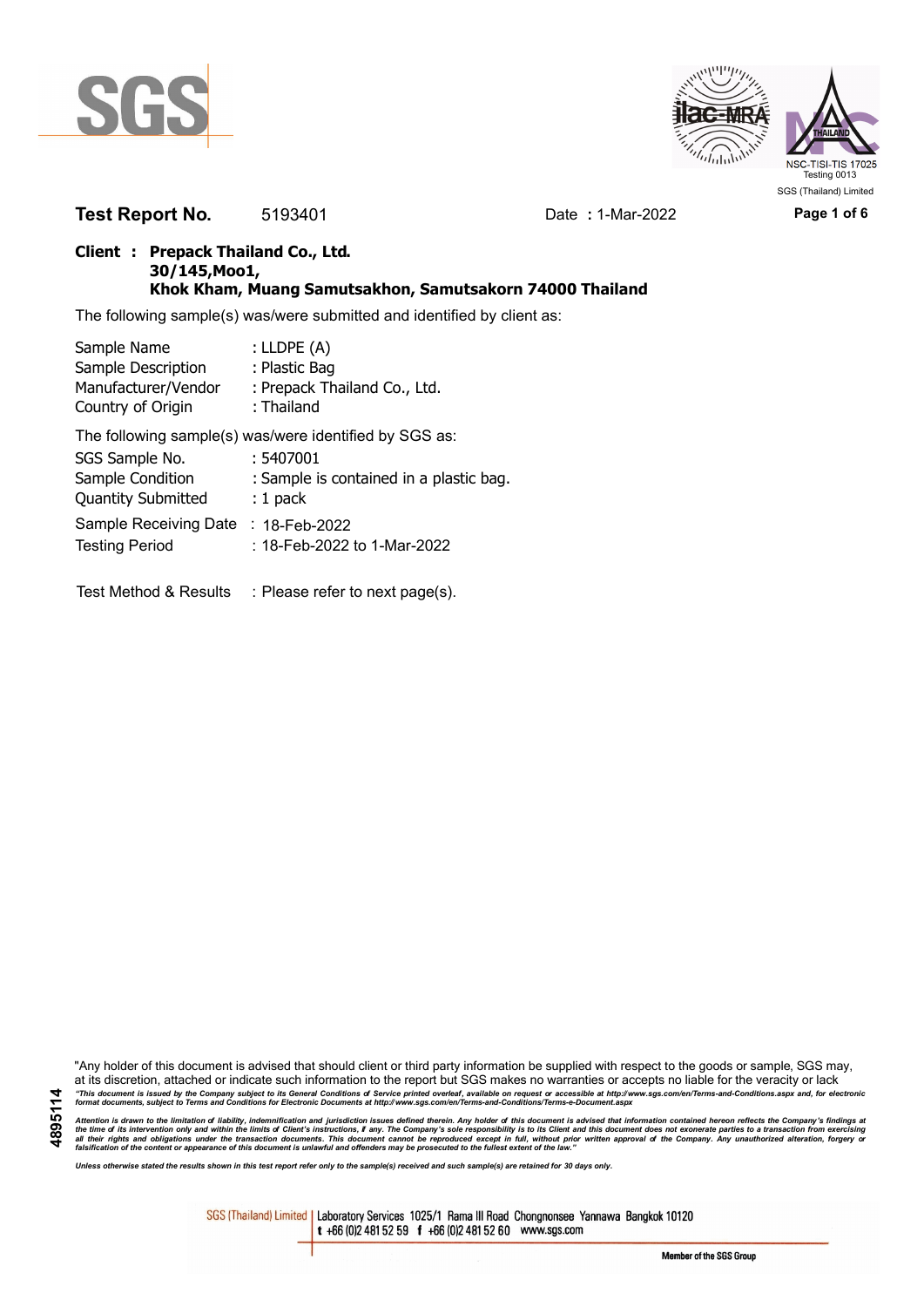



# **Test Report No.** 5193401 Date **:** 1-Mar-2022 **Page 2 of 6**

### **Test Requested & Result Summary**

Test Requested : Please refer to the result summary (Test parameter(s) was/were selected by client).

Result Summary:

| <b>Test Requested</b>                                                                                                                                     | Conclusion  |
|-----------------------------------------------------------------------------------------------------------------------------------------------------------|-------------|
| Notification of the Ministry of Public Health (No.295) B.E. 2548 (2005):<br>Qualities or standard for container made from plastic<br>a) Polyethylene (PE) |             |
|                                                                                                                                                           |             |
| 1. Lead content                                                                                                                                           | <b>PASS</b> |
| 2. Cadmium content                                                                                                                                        | <b>PASS</b> |
| 3. Heavy metal (as lead) in 4% concentrated acetic acid extraction                                                                                        | <b>PASS</b> |
| 4. Quantity of potassium Permanganate Consumed                                                                                                            | <b>PASS</b> |
| 5. Residue after Evaporation Test                                                                                                                         | <b>PASS</b> |
| 6. Migration of color Extraction                                                                                                                          | <b>PASS</b> |

#### Remark:

1.Test results in this report are applicable for the item tested and reflects the tested sample as received. 2.The decision rules based on simple acceptance which the probability of false accept may be as high as 50% in case the results is exactly on the tolerance limit.

### **Signed for and on behalf of SGS (Thailand) Limited**

**Rutchuporn Moungsom Laboratory manager - Hardgood**

"Any holder of this document is advised that should client or third party information be supplied with respect to the goods or sample, SGS may, at its discretion, attached or indicate such information to the report but SGS makes no warranties or accepts no liable for the veracity or lack "This document is issued by the Company subject to its General Conditions of Service printed overleaf, available on request or accessible at http://www.sgs.com/en/Terms-and-Conditions.aspx and, for electronic<br>format docume

Attention is drawn to the limitation of liability, indemnification and jurisdiction issues defined therein. Any holder of this document is advised that information contained hereon reflects the Company's findings at<br>all th

*Unless otherwise stated the results shown in this test report refer only to the sample(s) received and such sample(s) are retained for 30 days only.*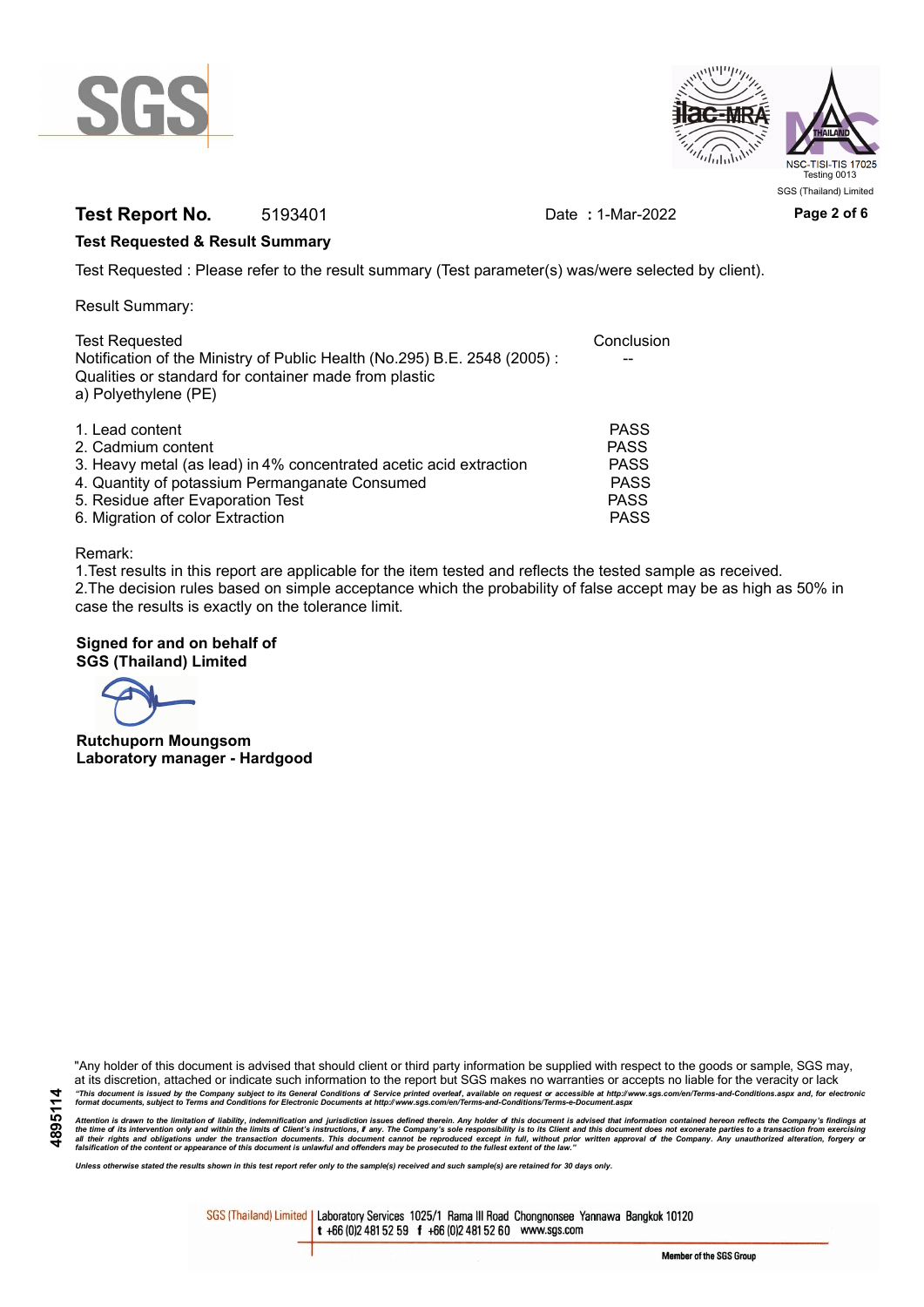



# **Test Report No.** 5193401 Date **:** 1-Mar-2022 **Page 3 of 6**

**TEST RESULTS**

**Notification of the Ministry of Public Health (No.295) B.E. 2548 (2005) : Qualities or standard for container made from plastic.**

### **a) Polyethylene (PE)**

#### **Qualities and standard of plastic**

Method : With reference to TIS 656: 2556. Analysis was performed by ICP-OES.

| <b>Details</b>     | Result (1)<br>(mg/kg) | <b>Limit of Quantitative</b><br>(mg/kg) | <b>Permissible Limit</b><br>(mg/kg) |
|--------------------|-----------------------|-----------------------------------------|-------------------------------------|
| Lead content***    |                       | 2.0                                     | 100                                 |
| Cadmium content*** |                       | 2.0                                     | 100                                 |

Sample Description :

1. Clear plastic bag

Note :

**4895114**

1. mg/kg = miligram per kilogram  $2. <$  = Less than

"Any holder of this document is advised that should client or third party information be supplied with respect to the goods or sample, SGS may, at its discretion, attached or indicate such information to the report but SGS makes no warranties or accepts no liable for the veracity or lack "This document is issued by the Company subject to its General Conditions of Service printed overleaf, available on request or accessible at http://www.sgs.com/en/Terms-and-Conditions.aspx and, for electronic<br>format docume

Attention is drawn to the limitation of liability, indemnification and jurisdiction issues defined therein. Any holder of this document is advised that information contained hereon reflects the Company's findings at<br>all th

*Unless otherwise stated the results shown in this test report refer only to the sample(s) received and such sample(s) are retained for 30 days only.*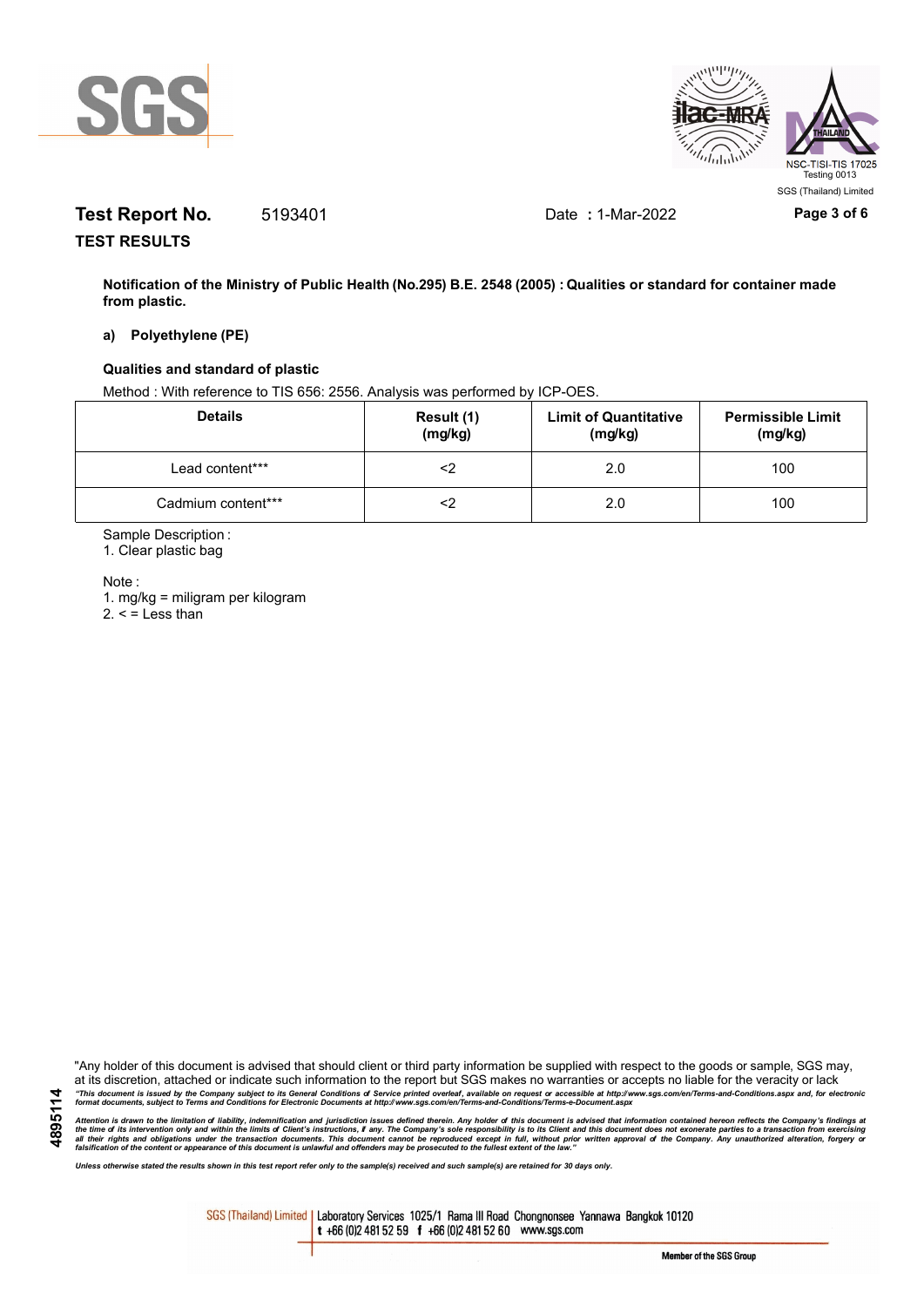



# **Test Report No.** 5193401 Date **:** 1-Mar-2022 **Page 4 of 6**

#### **TEST RESULTS**

### **Qualities and standard of dissemination**

Method : With reference to TIS 656: 2556.

| <b>Details</b>                                                                      | Test Condition <sup>^</sup>                                   | Result (1)<br>(mg/dm3) | <b>Limit of Quantitative</b><br>(mg/dm3) | <b>Permissible Limit</b><br>(mg/dm3) |
|-------------------------------------------------------------------------------------|---------------------------------------------------------------|------------------------|------------------------------------------|--------------------------------------|
| Heavy metal (calculated as lead) in<br>4% concentrated acetic acid<br>extraction*** | 30 minute at<br>95 degree C                                   | <1                     |                                          |                                      |
| Potassium permanganate used for<br>reaction in water extraction***                  | 30 minute at<br>95 degree C                                   | $<$ 1                  | 1.0                                      | 10                                   |
| Residue substances which is<br>evaporate in water***                                | 30 minute at<br>95 degree C                                   | $3$                    | 3.0                                      | 30                                   |
| Residue substances which is<br>evaporate in 4% concentrated acetic<br>acid***       | 30 minute at<br>95 degree C                                   | $<$ 3                  | 3.0                                      | 30                                   |
| Residue substances which is<br>evaporate in 20% concentrated<br>alcohol***          | 30 minute at<br>95 degree C                                   | $3$                    | 3.0                                      | 30                                   |
| Residue substances from volatile<br>matters in normal heptane***                    | Room temperature<br>$(1 \text{ hr. at } 25 \text{ degree C})$ | $3$                    | 3.0                                      | 30                                   |

Sample Description :

1. Clear plastic bag with multicolor printed (inside)

Note :

1. mg/dm3 = milligram per cubic decimeter

2. Degree C = degree Celsius

 $3. <$  = Less than

Remark :

1.  $^{\circ}$  = In case of the use at temperature higher than 100 degree Celsius

"Any holder of this document is advised that should client or third party information be supplied with respect to the goods or sample, SGS may, at its discretion, attached or indicate such information to the report but SGS makes no warranties or accepts no liable for the veracity or lack "This document is issued by the Company subject to its General Conditions of Service printed overleaf, available on request or accessible at http://www.sgs.com/en/Terms-and-Conditions.aspx and, for electronic<br>format docume

Attention is drawn to the limitation of liability, indemnification and jurisdiction issues defined therein. Any holder of this document is advised that information contained hereon reflects the Company's findings at<br>all th

*Unless otherwise stated the results shown in this test report refer only to the sample(s) received and such sample(s) are retained for 30 days only.*

SGS (Thailand) Limited | Laboratory Services 1025/1 Rama III Road Chongnonsee Yannawa Bangkok 10120 t +66 (0)2 481 52 59 f +66 (0)2 481 52 60 www.sgs.com

Member of the SGS Group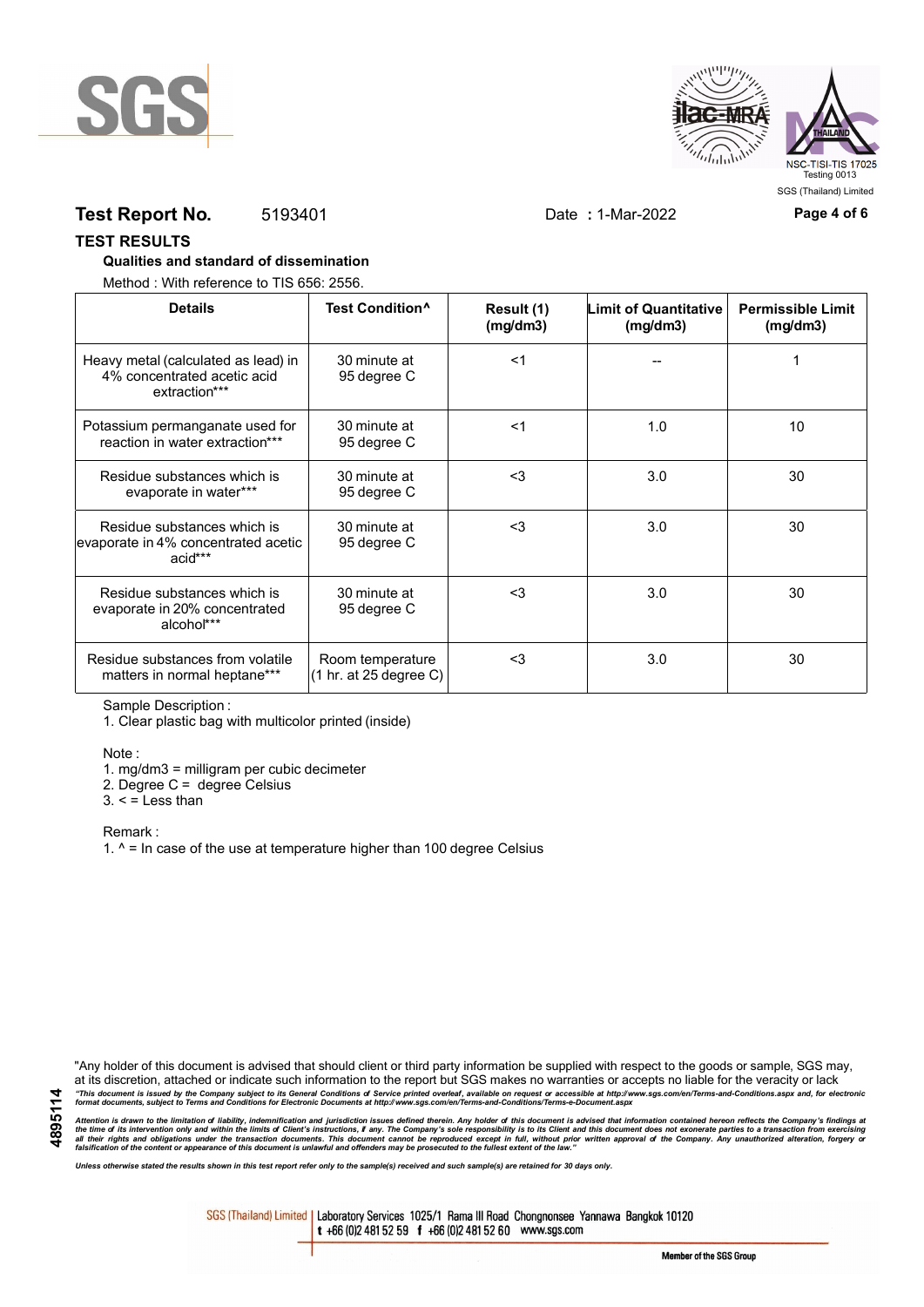



## **Test Report No.** 5193401 Date **:** 1-Mar-2022 **Page 5 of 6**

SGS (Thailand) Limited

**TEST RESULTS**

#### **Qualities and standard of dissemination**

Test Method : With reference to TIS 655 -1 : 2553

| <b>Details</b>                         | Test Condition <sup>^</sup> | Result (1)               | <b>Permissible Limit</b> |
|----------------------------------------|-----------------------------|--------------------------|--------------------------|
| Migration of color extract by water*** | 30 minute at<br>95 degree C | Negative<br>(See Note 2) | Negative                 |
| Migration of color extract by          | 30 minute at                | Negative                 | <b>Negative</b>          |
| 4% concentrated acetic acid***         | 95 degree C                 | (See Note 2)             |                          |
| Migration of color extract by          | 30 minute at                | Negative                 | Negative                 |
| 20% concentrated alcohol***            | 60 degree C                 | (See Note 2)             |                          |
| Migration of color extract by          | Room temperature            | Negative                 | Negative                 |
| normal heptanes***                     | (1 hr. at 25 degree C)      | (See Note 2)             |                          |

Sample Description :

1. Clear plastic bag with multicolor printed (inside)

Note :

1. Degree C = degree Celsius

2. "Negative" mean it's not presence of color migration/ "Positive" mean it's presence of color migration

Remark :

1.  $^{\circ}$  = In case of the use at temperature higher than 100 degree Celsius

Remark:The test item(s) marked \*\*\* on test report is/are analyzed at SGS (Thailand) Limited, address: 41/16-20 and 41/23 Soi Rama III 59, Rama III road, Chongnonsee, Yannawa, Bangkok.

**4895114**

"Any holder of this document is advised that should client or third party information be supplied with respect to the goods or sample, SGS may, at its discretion, attached or indicate such information to the report but SGS makes no warranties or accepts no liable for the veracity or lack "This document is issued by the Company subject to its General Conditions of Service printed overleaf, available on request or accessible at http://www.sgs.com/en/Terms-and-Conditions.aspx and, for electronic<br>format docume

Attention is drawn to the limitation of liability, indemnification and jurisdiction issues defined therein. Any holder of this document is advised that information contained hereon reflects the Company's findings at<br>all th

*Unless otherwise stated the results shown in this test report refer only to the sample(s) received and such sample(s) are retained for 30 days only.*